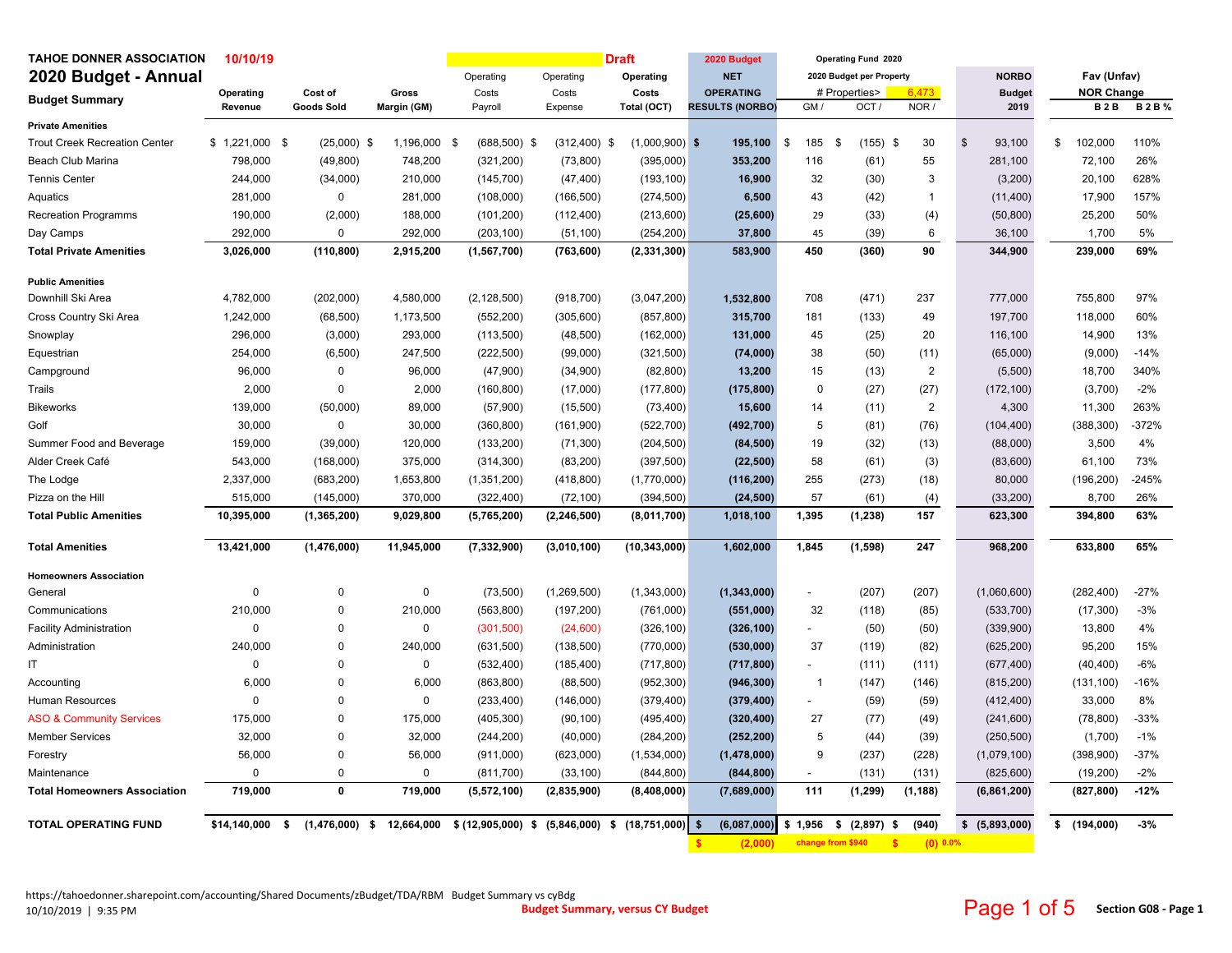| <b>TAHOE DONNER ASSOCIATION</b>      |              |              | 10/10/19 Draft     |                  |       |                   | 2020 Budget            |                          | <b>Operating Fund 2020</b> |                         |                     |                 |    |                   |             |
|--------------------------------------|--------------|--------------|--------------------|------------------|-------|-------------------|------------------------|--------------------------|----------------------------|-------------------------|---------------------|-----------------|----|-------------------|-------------|
| 2020 Budget - Annual                 |              |              |                    |                  |       | Operating         | <b>NET</b>             |                          | 2020 Budget per Property   |                         | <b>NORBO</b>        |                 |    | Fav (Unfav)       |             |
| <b>Budget Summary</b>                | Operating    |              | Cost of            | Gross            | Costs |                   | <b>OPERATING</b>       |                          | # Properties>              | 6,473                   |                     | <b>Forecast</b> |    | <b>NOR Change</b> |             |
|                                      | Revenue      |              | <b>Goods Sold</b>  | Margin (GM)      |       | Total (OCT)       | <b>RESULTS (NORBO)</b> | GM /                     | OCT/                       | NOR /                   |                     | 2019            |    | <b>B2F</b>        | <b>B2F%</b> |
| <b>Private Amenities</b>             |              |              |                    |                  |       |                   |                        |                          |                            |                         |                     |                 |    |                   |             |
| <b>Trout Creek Recreation Center</b> | \$           | 1,221,000 \$ | $(25,000)$ \$      | 1,196,000 \$     |       | $(1,000,900)$ \$  | 195,100                | \$<br>185                | \$<br>$(155)$ \$           | 30                      | \$<br>107,678       |                 | \$ | 87,422            | 81%         |
| Beach Club Marina                    | 798,000      |              | (49, 800)          | 748,200          |       | (395,000)         | 353,200                | 116                      | (61)                       | 55                      | 270,401             |                 |    | 82,799            | 31%         |
| Tennis Center                        | 244,000      |              | (34,000)           | 210,000          |       | (193, 100)        | 16,900                 | 32                       | (30)                       | $\mathbf{3}$            |                     | (8,064)         |    | 24,964            | 310%        |
| Aquatics                             | 281,000      |              | 0                  | 281,000          |       | (274, 500)        | 6,500                  | 43                       | (42)                       | $\mathbf{1}$            | (15, 465)           |                 |    | 21,965            | 142%        |
| <b>Recreation Programs</b>           | 190,000      |              | (2,000)            | 188,000          |       | (213,600)         | (25, 600)              | 29                       | (33)                       | (4)                     |                     | 798             |    | (26, 398)         | -3310%      |
| Day Camps                            | 292,000      |              | 0                  | 292,000          |       | (254, 200)        | 37,800                 | 45                       | (39)                       | 6                       | 14,400              |                 |    | 23,400            | 163%        |
| <b>Total Private Amenities</b>       | 3,026,000    |              | (110, 800)         | 2,915,200        |       | (2, 331, 300)     | 583,900                | 450                      | (360)                      | 90                      | 369,747             |                 |    | 214,153           | 58%         |
| <b>Public Amenities</b>              |              |              |                    |                  |       |                   |                        |                          |                            |                         |                     |                 |    |                   |             |
| Downhill Ski Area                    | 4,782,000    |              | (202,000)          | 4,580,000        |       | (3,047,200)       | 1,532,800              | 708                      | (471)                      | 237                     | 1,226,017           |                 |    | 306,784           | 25%         |
| Cross Country Ski Area               | 1,242,000    |              | (68, 500)          | 1,173,500        |       | (857, 800)        | 315,700                | 181                      | (133)                      | 49                      | 291,586             |                 |    | 24,114            | 8%          |
| Snowplay                             | 296,000      |              | (3,000)            | 293,000          |       | (162,000)         | 131,000                | 45                       | (25)                       | 20                      | 104,819             |                 |    | 26,181            | 25%         |
| Equestrian                           | 254,000      |              | (6,500)            | 247,500          |       | (321, 500)        | (74,000)               | 38                       | (50)                       | (11)                    | (72, 341)           |                 |    | (1,659)           | $-2%$       |
| Campground                           |              | 96,000       | 0                  | 96,000           |       | (82, 800)         | 13,200                 | 15                       | (13)                       | $\overline{\mathbf{c}}$ |                     | 3,471           |    | 9,729             | 280%        |
| Trails                               |              | 2,000        | 0                  | 2,000            |       | (177, 800)        | (175, 800)             | $\mathbf 0$              | (27)                       | (27)                    | (153, 195)          |                 |    | (22, 605)         | $-15%$      |
| <b>Bikeworks</b>                     | 139,000      |              | (50,000)           | 89,000           |       | (73, 400)         | 15,600                 | 14                       | (11)                       | $\overline{2}$          |                     | 15,046          |    | 554               | 4%          |
| Golf                                 |              | 30,000       | 0                  | 30,000           |       | (522, 700)        | (492, 700)             | $\sqrt{5}$               | (81)                       | (76)                    | (420, 399)          |                 |    | (72, 301)         | $-17%$      |
| Summer Food and Beverage             |              | 159,000      | (39,000)           | 120,000          |       | (204, 500)        | (84, 500)              | 19                       | (32)                       | (13)                    | (75, 462)           |                 |    | (9,038)           | $-12%$      |
| Alder Creek Café                     | 543,000      |              | (168,000)          | 375,000          |       | (397, 500)        | (22, 500)              | 58                       | (61)                       | (3)                     | (73, 627)           |                 |    | 51,127            | 69%         |
| The Lodge                            | 2,337,000    |              | (683, 200)         | 1,653,800        |       | (1,770,000)       | (116, 200)             | 255                      | (273)                      | (18)                    | 23,610              |                 |    | (139, 810)        | -592%       |
| Pizza on the Hill                    | 515,000      |              | (145,000)          | 370,000          |       | (394, 500)        | (24, 500)              | 57                       | (61)                       | (4)                     | (30, 252)           |                 |    | 5,752             | 19%         |
| <b>Total Public Amenities</b>        | 10,395,000   |              | (1, 365, 200)      | 9,029,800        |       | (8,011,700)       | 1,018,100              | 1,395                    | (1, 238)                   | 157                     | 839,272             |                 |    | 178,828           | 21%         |
| <b>Total Amenities</b>               | 13,421,000   |              | (1,476,000)        | 11,945,000       |       | (10, 343, 000)    | 1,602,000              | 1,845                    | (1,598)                    | 247                     | 1,209,019           |                 |    | 392,981           | 33%         |
| <b>Homeowners Association</b>        |              |              |                    |                  |       |                   |                        |                          |                            |                         |                     |                 |    |                   |             |
| General                              |              | 0            | 0                  | $\pmb{0}$        |       | (1,343,000)       | (1, 343, 000)          | $\overline{\phantom{a}}$ | (207)                      | (207)                   | (1, 138, 873)       |                 |    | (204, 127)        | $-18%$      |
| Communications                       | 210,000      |              | 0                  | 210,000          |       | (761,000)         | (551,000)              | 32                       | (118)                      | (85)                    | (434, 438)          |                 |    | (116, 562)        | $-27%$      |
| <b>Facility Administration</b>       |              | $\mathbf 0$  | 0                  | 0                |       | (326, 100)        | (326, 100)             | $\blacksquare$           | (50)                       | (50)                    | (320, 471)          |                 |    | (5,629)           | $-2%$       |
| Administration                       | 240,000      |              | 0                  | 240,000          |       | (770,000)         | (530,000)              | 37                       | (119)                      | (82)                    | (516, 312)          |                 |    | (13, 688)         | $-3%$       |
| MIS                                  |              | $\mathbf 0$  | 0                  | 0                |       | (717, 800)        | (717, 800)             | $\overline{\phantom{a}}$ | (111)                      | (111)                   | (629, 897)          |                 |    | (87,903)          | $-14%$      |
| Accounting                           |              | 6,000        | 0                  | 6,000            |       | (952, 300)        | (946, 300)             | $\mathbf{1}$             | (147)                      | (146)                   | (838, 405)          |                 |    | (107, 895)        | $-13%$      |
| Human Resources                      |              | 0            | 0                  | $\Omega$         |       | (379, 400)        | (379, 400)             |                          | (59)                       | (59)                    | (432, 982)          |                 |    | 53,582            | 12%         |
| <b>ASO &amp; Community Services</b>  |              | 175,000      | 0                  | 175,000          |       | (495, 400)        | (320, 400)             | 27                       | (77)                       | (49)                    | (238, 975)          |                 |    | (81, 425)         | $-34%$      |
| <b>Member Services</b>               |              | 32,000       | 0                  | 32,000           |       | (284, 200)        | (252, 200)             | 5                        | (44)                       | (39)                    | (237, 328)          |                 |    | (14, 872)         | $-6%$       |
| Forestry                             |              | 56,000       | 0                  | 56,000           |       | (1,534,000)       | (1,478,000)            | 9                        | (237)                      | (228)                   | (1,068,464)         |                 |    | (409, 536)        | $-38%$      |
| <b>Building Maintenance</b>          |              | 0            | 0                  | $\pmb{0}$        |       | (844, 800)        | (844, 800)             |                          | (131)                      | (131)                   | (771, 142)          |                 |    | (73, 658)         | $-10%$      |
| <b>Total Homeowners Association</b>  | 719,000      |              | 0                  | 719,000          |       | (8,408,000)       | (7,689,000)            | 111                      | (1, 299)                   | (1, 188)                | (6,627,286)         |                 |    | (1,061,714)       | $-16%$      |
| <b>TOTAL OPERATING FUND</b>          | \$14,140,000 |              | (1,476,000)<br>-\$ | 12,664,000<br>\$ | \$    | $(18,751,000)$ \$ | (6,087,000)            | \$1,956                  | \$ (2,897)                 | \$<br>(940)             | (5, 418, 268)<br>\$ |                 | \$ | (668, 732)        | $-12%$      |

https://tahoedonner.sharepoint.com/accounting/Shared Documents/zBudget/TDA/RBM Budget Summary vs cyForecast 10/10/2019 | 9:36 PM 10/10/2019 | 9:36 PM **Budget Summary, versus CY Forecast**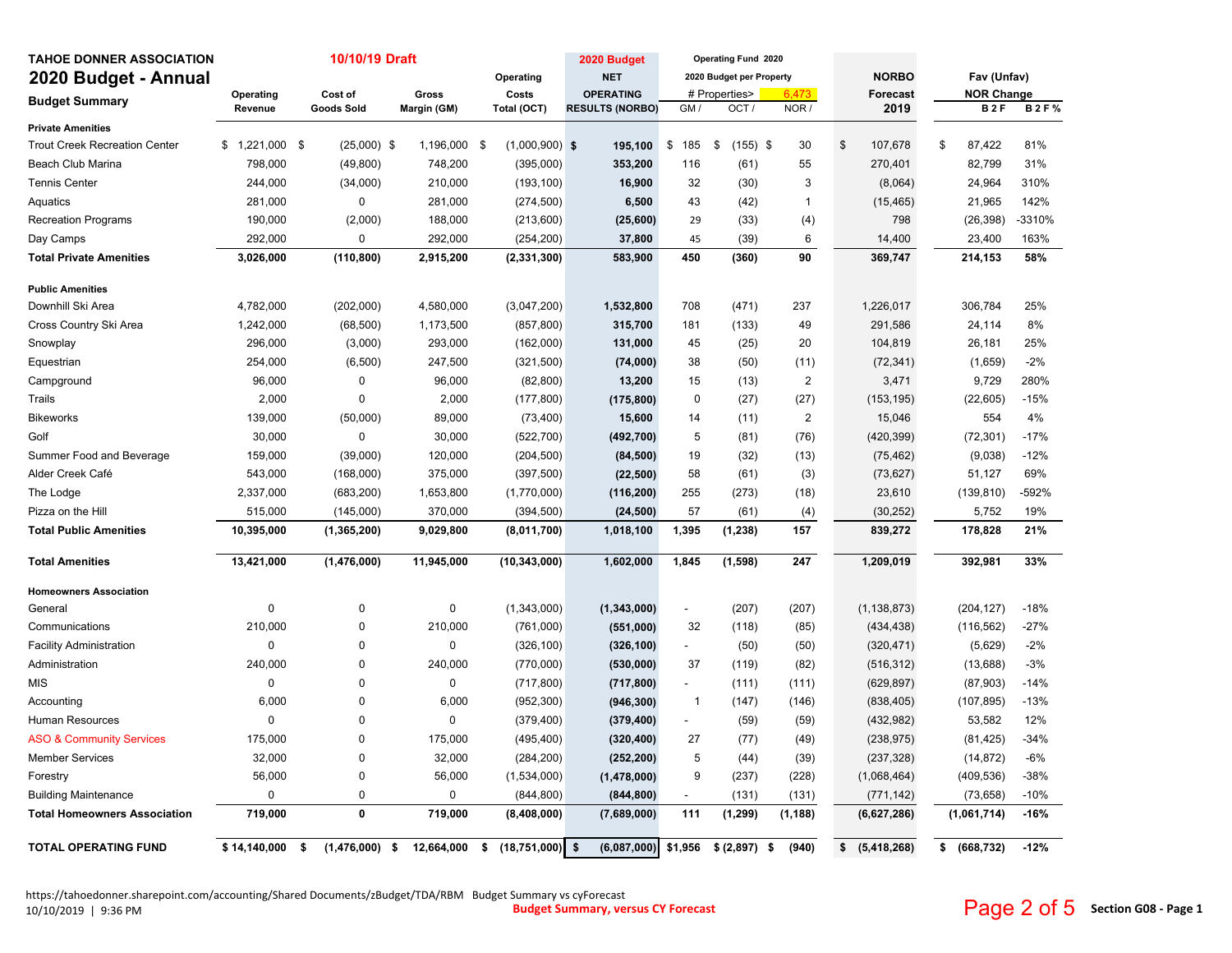| <b>Tahoe Donner Association</b> |             |                                                                                  | F                                                         | G                        | н                  |                                                                         |             | К                                |                      | м                  | N<br>O                                                                                                                | p<br>$\Omega$                                            | s                                                                                  |                                                                                  | u                | N              | W                                                       | x              |                       | $\overline{\phantom{a}}$ | AA              |            |  |
|---------------------------------|-------------|----------------------------------------------------------------------------------|-----------------------------------------------------------|--------------------------|--------------------|-------------------------------------------------------------------------|-------------|----------------------------------|----------------------|--------------------|-----------------------------------------------------------------------------------------------------------------------|----------------------------------------------------------|------------------------------------------------------------------------------------|----------------------------------------------------------------------------------|------------------|----------------|---------------------------------------------------------|----------------|-----------------------|--------------------------|-----------------|------------|--|
| working model                   |             |                                                                                  | DeptNu                                                    | Group1                   | Group <sub>2</sub> | Group3                                                                  | Group4      | Group5                           |                      |                    |                                                                                                                       | back to Index                                            |                                                                                    |                                                                                  |                  |                |                                                         |                |                       |                          |                 |            |  |
| <b>Resort Budget Model</b>      |             |                                                                                  |                                                           |                          |                    |                                                                         |             |                                  |                      |                    |                                                                                                                       |                                                          |                                                                                    |                                                                                  |                  |                |                                                         |                |                       |                          |                 |            |  |
| 2020 Budget - Annual            |             |                                                                                  |                                                           |                          |                    | PICK ONLY ONE (1) of the six available Filters ABOVE.<br>$\overline{A}$ |             |                                  |                      |                    | Pavroll                                                                                                               |                                                          |                                                                                    |                                                                                  |                  |                |                                                         |                | Per                   |                          |                 |            |  |
|                                 |             | LOOKUP Report (1)                                                                | List Drop Down is available for each Filter option field. |                          |                    |                                                                         |             |                                  | <b>Payrol Direct</b> |                    |                                                                                                                       | Payroll Burden                                           |                                                                                    | <b>TOTAL</b>                                                                     |                  |                |                                                         |                |                       |                          | <b>TL Units</b> |            |  |
| <b>Filter Selected</b>          |             | Ops                                                                              | Unit                                                      | Revenue                  | R/U                |                                                                         | Cogs Cogs%  | Salaries                         | Wages                | S&W TL             | BdnSaly BU%                                                                                                           | BdnWage BU%                                              | Burden TL BU%                                                                      | PAYROLL PR%R                                                                     |                  | <b>Expense</b> | <b>NORBO</b>                                            | <b>AllocOH</b> | <b>NOR</b>            | <b>CRR</b>               | 6473            |            |  |
|                                 |             | <b>Operating Fund</b>                                                            |                                                           |                          |                    |                                                                         |             |                                  |                      |                    |                                                                                                                       |                                                          |                                                                                    |                                                                                  |                  |                |                                                         |                |                       |                          |                 |            |  |
| 1                               | 2015 Actual |                                                                                  | 6,472                                                     | 8,681,085 \$1,341        |                    | 1,198,922                                                               | 13.8%       | 3,303,169                        | 4,001,445            | 7,304,614          | 908,342 27%                                                                                                           | 1,127,450 28%                                            | 2,035,792 27.9%                                                                    | 9,340,406 107.6%                                                                 |                  | 3,742,500      | (5,600,743)                                             |                | (5,600,743)           | 61%                      | \$ (865.25)     |            |  |
| $\mathbf{c}$                    | 2016 Actual |                                                                                  | 6,472                                                     | 12,771,063 \$1,973       |                    | 1,553,130                                                               | 12.2%       | 3,498,098                        | 5,432,040            | 8,930,137          | 949,189 27%                                                                                                           | 1,532,262 28%                                            | 2,481,451 27.8%                                                                    | 11,411,588 89.4%                                                                 |                  | 4,309,915      | (4,503,570)                                             |                | (4,503,570)           | 74%                      | $\mathsf{S}$    | (695.75)   |  |
| з                               | 2017 Actual |                                                                                  | 6,473                                                     | 13,116,558 \$2,026       |                    | 1,634,449                                                               | 12.5%       | 3,593,792                        | 5,978,095            | 9,571,886          | 940,423 26%                                                                                                           | 1,661,025 28%                                            | 2,601,447 27.2%                                                                    | 12,173,334 92.8%                                                                 |                  | 4,431,630      | (5, 122, 856)                                           | $\sim$         | (5, 122, 856)         | 72%                      | \$ (791.42)     |            |  |
| Δ                               |             | 2018 Actual                                                                      | 6,473                                                     | 13,353,043 \$2,063       |                    | 1,573,461 11.8%                                                         |             | 4,078,049                        | 6,072,656            | 10,150,705         | 991,902 24%                                                                                                           | 1,461,022 24%                                            | 2,452,924 24.2%                                                                    | 12,603,629 94.4%                                                                 |                  | 4,610,318      | (5,434,365)                                             |                | (5,434,365)           | 71%                      | \$ (839.54)     |            |  |
|                                 |             |                                                                                  |                                                           |                          |                    |                                                                         |             |                                  |                      |                    |                                                                                                                       |                                                          |                                                                                    |                                                                                  |                  |                |                                                         |                |                       |                          |                 |            |  |
| 5                               |             | 2019 Budget                                                                      | 6,473                                                     | 14,215,000               | \$2,196            | 1,613,000                                                               | 11.3%       | 4,084,000                        | 6,431,000            | 10,515,000         | 1,130,000 28%                                                                                                         | 1,730,000 27%                                            | 2,860,000 27.2%                                                                    | 13,375,000 94.1%                                                                 |                  | 5,120,000      | (5,893,000)                                             | (197,000)      | (5,696,000)           | 71%                      | \$ (879.96)     |            |  |
| 6                               |             | 2019 Forecast(F)                                                                 | 6,473                                                     | 14,428,820               | \$2,229            | 1,581,720                                                               | 11.0%       | 4,083,753                        | 6,317,488            | 10,401,241         | 1,074,778 26%                                                                                                         | 1,621,890 26%                                            | 2,696,668 25.9%                                                                    | 13,097,909                                                                       | 90.8%            | 5,167,459      | (5,418,268)                                             | (197,000)      | (5,221,268)           | 73%                      | S.              | (806.62)   |  |
| 7                               |             | 2020 Normalization                                                               | $\sim$                                                    | 270,180                  | $\sim$             | 21,280                                                                  | 7.9%        | 99,447                           | 34,112               | 133,559            | 23,322 23%                                                                                                            | $(5,590) - 16%$                                          | 17,732 13%                                                                         | 151,291 56.0%                                                                    |                  | (155,059)      | 252,668                                                 |                | 252,668               | 1543%                    | $\mathsf{S}$    | 39.03      |  |
| 8                               |             | 2020 Baseline(B)                                                                 | 6,473                                                     | 14,699,000               | \$2,271            | 1,603,000                                                               | 10.9%       | 4,183,200                        | 6,351,600            | 10,534,800         | 1,098,100 26%                                                                                                         | 1,616,300 25%                                            | 2,714,400 25.8%                                                                    | 13,249,200                                                                       | 90.1%            | 5,012,400      | (5, 165, 600)                                           | (197,000)      | (4,968,600)           | 75%                      | \$ (767.59)     |            |  |
|                                 |             | % to 2019 Budget                                                                 | 0%                                                        | 3%                       | 3%                 | $-1%$                                                                   | $-4%$       | 2%                               | $-1%$                | 0%                 | $-3% -5%$                                                                                                             | $-7\% -5\%$                                              | $-5% -5%$                                                                          |                                                                                  | $-1\% -4\%$      | $-2%$          | $-12%$                                                  |                | $-13%$                | 5%                       | $-13%$          |            |  |
|                                 |             | % to 2019 Forecast(F)                                                            | 0%                                                        | 2%                       | 2%                 | 1%                                                                      | $-1%$       | 2%                               | 1%                   | 1%                 | 2% 0%                                                                                                                 | 0% -1%                                                   | 1% - 1%                                                                            | 1%                                                                               | $-1%$            | $-3%$          | $-5%$                                                   |                | $-5%$                 | 2%                       | $-5%$           |            |  |
| 9                               | 2020        | Pricing/Costs                                                                    |                                                           | 786,000                  | $\sim$             | 4.400                                                                   | 0.6%        |                                  |                      |                    | 20,000 0%                                                                                                             | 25,100 0%                                                | 45,100 0%                                                                          | 45,100 5.7%                                                                      |                  | 78,300         | 658,200                                                 |                | 658,200               | 615%                     | \$101.68        |            |  |
|                                 |             |                                                                                  |                                                           |                          |                    | 0.3%                                                                    |             | 10.4% <% after '8' driver        |                      |                    | 1.8%                                                                                                                  | 1.6%                                                     |                                                                                    |                                                                                  |                  | 1.6%           |                                                         |                | (1,018,400)           | 348%                     |                 |            |  |
| 10                              | 2020        | <b>BOD</b> or Capital                                                            |                                                           | (1,429,000)              |                    | (151, 400)                                                              | 10.6%       | (72, 400)                        | (327, 600)           | (400,000)          | (23,700) 33%                                                                                                          | (62,700) 19%                                             | $(86,400)$ 22%                                                                     | (486,400) 34.0%                                                                  |                  | 227,200        | (1,018,400)                                             |                |                       |                          | \$(157.33)      |            |  |
| 11                              | 2020        | Merit                                                                            |                                                           |                          |                    |                                                                         | 0.0%        | 119,700<br>2.9%                  | 102,500<br>1.6%      | 222,200<br>2.1%    | 19,000 16%                                                                                                            | 16,300 16%                                               | 35,300 16%                                                                         | 257,500 0.0%                                                                     |                  |                | (257, 500)                                              |                | (257, 500)            | 0%                       | $\mathsf{S}$    | (39.78)    |  |
| 12                              | 2020        | Ops/Strategic                                                                    |                                                           | 84,000                   |                    | 20,000                                                                  | 23.8%       | (33, 500)                        | (48, 100)            | (81,600)           | $(9,800)$ 29%                                                                                                         | $(2,900)$ 6%                                             | $(12,700)$ 16%                                                                     | (94,300) -112.3%                                                                 |                  | 32,000         | 126,300                                                 |                | 126,300               | $-199%$                  | $\mathsf{S}$    | 19.51      |  |
| 13                              | 2020        | Regulatory                                                                       |                                                           |                          |                    |                                                                         | 0.0%        | 12,100                           | 189,900              | 202,000            | 3,500 29%                                                                                                             | 53,200 28%                                               | 56,700 28%                                                                         | 258,700                                                                          | 0.0%             | 190,000        | (448, 700)                                              |                | (448, 700)            | 0%                       | Ŝ.              | (69.32)    |  |
| 14                              | 2020        | Other                                                                            |                                                           |                          |                    |                                                                         | 0.0%        | 2,900                            | (300)                | 2,600              | 1,900 66%                                                                                                             | 5,700 -1900%                                             | 7,600 292%                                                                         | 10,200 0.0%                                                                      |                  | (28,900)       | 18,700                                                  |                | 18,700                | 0%                       | ŝ               | 2.89       |  |
| 15                              | 2020        | <b>Budget</b>                                                                    |                                                           | 6,473 14,140,000 \$2,184 |                    | 1,476,000                                                               | 10.4%       | 4,212,000                        | 6,268,000            | 10,480,000         | 1,109,000 26.3%                                                                                                       | 1,651,000 26.3%                                          | 2,760,000 26.3%                                                                    | 13,240,000 93.6%                                                                 |                  | 5,511,000      | (6,087,000)                                             | (197,000)      | (5,890,000)           | 71%                      | $\mathsf{S}$    | (909.93)   |  |
|                                 |             | % to 2019 Budget                                                                 | $-0%$                                                     |                          | $-1\% -1\%$        | $-8%$                                                                   | $-8%$       | 3%                               | 3%                   | 0%                 | $-2\% -5\%$                                                                                                           | $-5% -2%$                                                | $-3% -3%$                                                                          | $-1%$                                                                            | 0%               | 8%             | 3%                                                      | 0%             | 3%                    | $-1%$                    | 3%              |            |  |
|                                 |             | % to 2019 Forecast(F)<br>See Forecast Adjusments Schedule for ADJ to Aug-Dec Bdg | 0%                                                        |                          | $-2\% -2\%$        | $-7%$                                                                   | $-5%$       | 3%                               | $-1%$                | 1%                 | 3% 0%<br>(N) Normalization - adjust Forecast for known non-recurring Actuals/Forecast                                 | 2% 3%                                                    | 2% 2%                                                                              | var to Burden Recom                                                              | 1% 3%            | 7%             | 12%                                                     | 0%             | 13%                   | $-4%$                    | 13%             |            |  |
|                                 |             | (F) Forecast - Actual (Jan-Jul) + Budget (Aug-Dec) + - ADJ                       |                                                           |                          |                    |                                                                         |             |                                  |                      |                    |                                                                                                                       |                                                          | (S) Salaries reviewed/input via Senior Mgmt master plan. Grid Ref 14I will mirror. |                                                                                  |                  |                |                                                         |                |                       |                          |                 |            |  |
|                                 |             |                                                                                  |                                                           |                          |                    |                                                                         |             | (B) Baseline - includes rounding |                      |                    |                                                                                                                       |                                                          |                                                                                    |                                                                                  |                  |                |                                                         |                |                       |                          |                 |            |  |
|                                 |             | <b>B 2 B Change</b>                                                              |                                                           | (75,000)<br>$-1%$        |                    | (137,000)<br>$-8%$                                                      |             | 128,000<br>3%                    | (163,000)<br>$-3%$   | (35,000)<br>0%     | (21,000)<br>$-2%$                                                                                                     | (79,000)<br>$-5%$                                        | (100,000)<br>$-3%$                                                                 | (135,000)<br>$-1%$                                                               |                  | 391,000<br>8%  | (194,000)<br>3%                                         |                |                       |                          |                 | (30)<br>3% |  |
|                                 |             |                                                                                  |                                                           |                          |                    |                                                                         |             |                                  |                      |                    |                                                                                                                       |                                                          |                                                                                    |                                                                                  |                  |                |                                                         |                |                       |                          |                 |            |  |
|                                 |             |                                                                                  | <b>Operating Revenue</b>                                  | 2020Budget<br>14,140,000 | 70%                | 2019Budget<br>14,215,000 71%                                            |             | $-1%$                            | (75,000)             |                    | Other* Salary                                                                                                         |                                                          |                                                                                    |                                                                                  |                  |                |                                                         |                |                       |                          |                 |            |  |
|                                 |             |                                                                                  | Assessment Revenue                                        | 6,087,000                | 30%                | 5,893,000 29%                                                           |             | 3%                               | 194,000              |                    |                                                                                                                       | (52,000) Capitalzied Salaries (golf maint) before Burden |                                                                                    |                                                                                  |                  |                |                                                         |                |                       |                          |                 |            |  |
|                                 |             | <b>Total Operating Costs (Revenue Requirement)</b>                               |                                                           | 20,227,000               | 100%               | 20,108,000 100%                                                         |             | 1%                               | 119,000              |                    |                                                                                                                       | 147,000 FTR Base Bonus (010 Admin) (18k is 010Wage)      |                                                                                    |                                                                                  |                  |                |                                                         |                |                       |                          |                 |            |  |
|                                 |             |                                                                                  |                                                           |                          |                    |                                                                         |             |                                  |                      |                    | 18,000 FTR Salary PTO Accrual (005 Gen)<br>1% is approx 5% of non-fixed expenses (fixed-utilities, insurance, ccfees) |                                                          |                                                                                    |                                                                                  |                  |                |                                                         |                |                       |                          |                 |            |  |
|                                 |             |                                                                                  |                                                           |                          |                    |                                                                         |             | Salary Budget Mode               | Other <sup>*</sup>   | Salary Total       |                                                                                                                       | 23,000 Tennis Pro Commissions (090 Tennis)               |                                                                                    | $-1.0%$                                                                          |                  |                | All depts, other, expense cost savings Target Challenge |                |                       |                          |                 |            |  |
|                                 |             |                                                                                  |                                                           |                          |                    |                                                                         |             | 4,076,000                        | 136,000              | 4,212,000          |                                                                                                                       | Rounding (030Acg)                                        |                                                                                    | 1-2% for past 3 year's Budgets, and Loss Recovery cost containments pasts 2 yrs. |                  |                |                                                         |                |                       |                          |                 |            |  |
|                                 |             |                                                                                  |                                                           |                          |                    |                                                                         |             |                                  |                      |                    | 136,000 Total Other Salary Direct                                                                                     |                                                          |                                                                                    | a 1% blanket %savings for B'20 has been applied to all depts.                    |                  |                |                                                         |                |                       |                          |                 |            |  |
|                                 |             |                                                                                  |                                                           |                          |                    | 2020 Budget                                                             | <b>FTES</b> | 44.5 Exempt                      | <b>159.9 NonEx</b>   | <b>204.4 Total</b> |                                                                                                                       |                                                          |                                                                                    |                                                                                  | 10/10/2019 Draft |                | Ops                                                     |                | <b>Operating Fund</b> |                          |                 |            |  |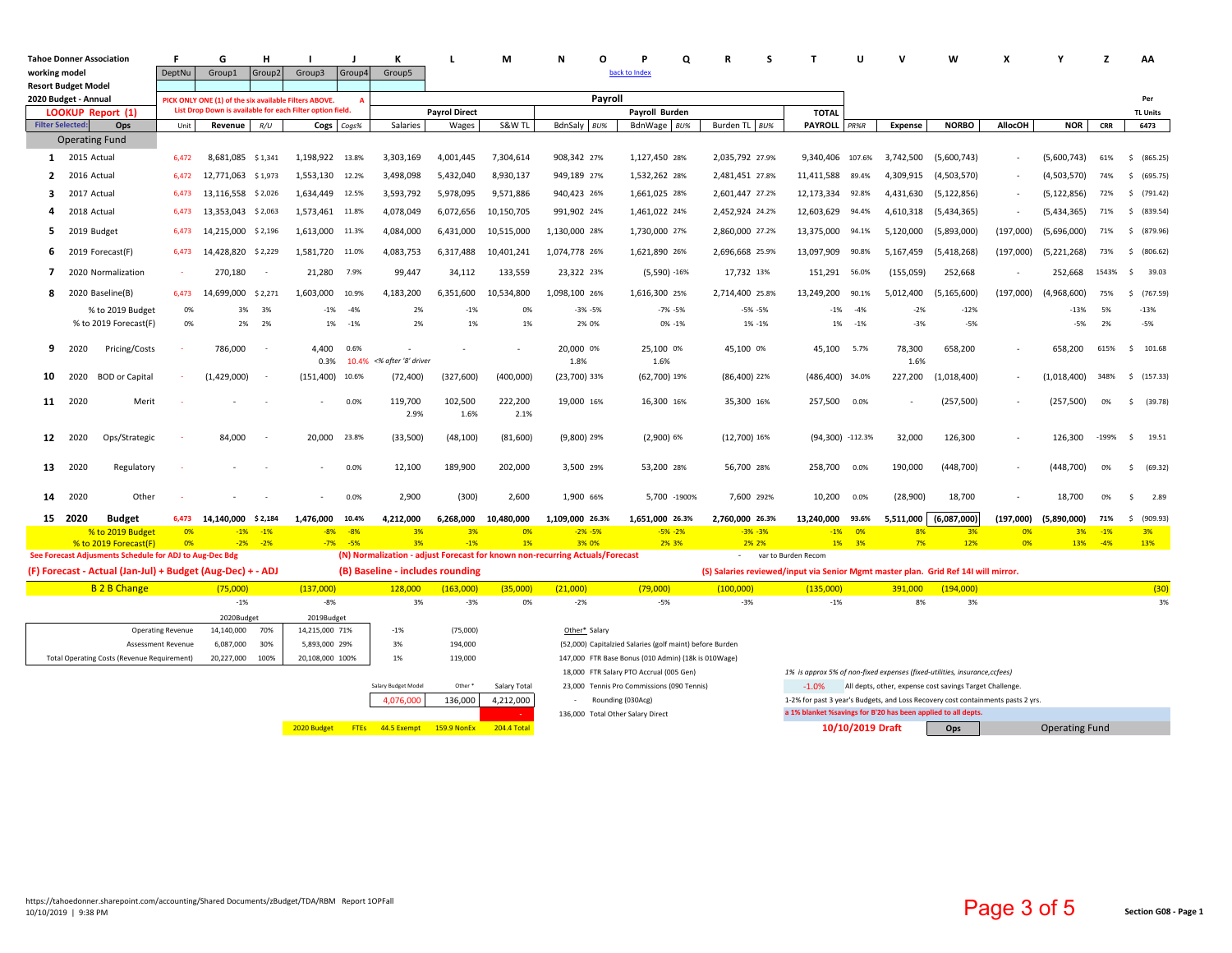|                            |                         | <b>Tahoe Donner Association</b>                                                                                     | D                    | F                                                     | F                        | G                                                         | н              |                                  |                      | K               | м                                                                            | N                  | C                           |                               | Q<br>$\mathbf R$                                                                 | S                                     | $\mathbf{T}$              | U                                           | X           | Y                |  |
|----------------------------|-------------------------|---------------------------------------------------------------------------------------------------------------------|----------------------|-------------------------------------------------------|--------------------------|-----------------------------------------------------------|----------------|----------------------------------|----------------------|-----------------|------------------------------------------------------------------------------|--------------------|-----------------------------|-------------------------------|----------------------------------------------------------------------------------|---------------------------------------|---------------------------|---------------------------------------------|-------------|------------------|--|
| working model              |                         |                                                                                                                     | DeptNu               | Group1                                                | Group2                   | Group3                                                    | Group4         | Group5                           |                      |                 |                                                                              | back to Index      |                             |                               |                                                                                  |                                       |                           |                                             |             |                  |  |
| <b>Resort Budget Model</b> |                         |                                                                                                                     |                      |                                                       |                          |                                                           | <b>DSL</b>     |                                  |                      |                 |                                                                              |                    |                             |                               |                                                                                  |                                       |                           |                                             |             |                  |  |
| 2020 Budget - Annual       |                         |                                                                                                                     |                      | PICK ONLY ONE (1) of the six available Filters ABOVE. |                          | List Drop Down is available for each Filter option field. | A              | Payroll                          |                      |                 |                                                                              |                    |                             |                               |                                                                                  |                                       |                           |                                             |             | Per              |  |
|                            |                         | LOOKUP Report (1)                                                                                                   |                      |                                                       |                          |                                                           |                |                                  | <b>Payrol Direct</b> |                 |                                                                              |                    | Payroll Burden              |                               | <b>TOTAL</b>                                                                     |                                       |                           |                                             |             | <b>TL Units</b>  |  |
|                            | <b>Filter Selected:</b> | <b>DSL</b>                                                                                                          | Unit                 | Revenue                                               | R/U                      | Cogs                                                      | Cogs%          | Salaries                         | Wages                | S&W TL          | BdnSaly BU%                                                                  |                    | BdnWage BU%                 | Burden TL BU%                 | PAYROLL PR%R                                                                     |                                       | <b>Expense</b>            | <b>NORBO</b>                                | <b>CRR</b>  | 6473             |  |
|                            |                         | Downhill Ski                                                                                                        |                      |                                                       |                          |                                                           |                |                                  |                      |                 |                                                                              |                    |                             |                               |                                                                                  |                                       |                           |                                             |             |                  |  |
| $\mathbf{1}$               | 2015 Actual             |                                                                                                                     | 16,524               | 1,127,909                                             | \$68                     | 66,063                                                    | 5.9%           | 255,158                          | 410,121              | 665,279         | 111,415 44%                                                                  |                    | 184,571 45%                 | 295,986 44%                   | 961,265                                                                          | 85.2%                                 | 466,359                   | (365, 778)                                  | 76%         | \$ (56.51)       |  |
| $\mathbf{2}$               |                         | 2016 Actual                                                                                                         | 48,152               | 3,502,168                                             | \$72.7                   | 205,359                                                   | 5.9%           | 329,308                          | 1,006,677            | 1,335,985       | 135,599 41%                                                                  |                    | 405,928 40%                 | 541,527 41%                   | 1,877,512 53.6%                                                                  |                                       | 751,504                   | 667,793                                     | 124%        | \$103.17         |  |
| 3                          |                         | 2017 Actual                                                                                                         | 47,516               | 3,667,605                                             | \$77.2                   | 205,947                                                   | 5.6%           | 327,544                          | 1,150,499            | 1,478,043       | 122,639 37%                                                                  |                    | 403,313 35%                 | 525,952 36%                   | 2,003,995                                                                        | 54.6%                                 | 779,446                   | 678,217                                     | 123%        | \$104.78         |  |
| 4                          |                         | 2018 Actual                                                                                                         | 38,809               | 3,431,021 \$88.4                                      |                          | 172,636                                                   | 5.0%           | 366,358                          | 1,095,815            | 1,462,173       | 121,768 33%                                                                  |                    | 263,344 24%                 | 385,112 26%                   | 1,847,285                                                                        | 53.8%                                 | 757,308                   | 653,792                                     | 124%        | \$101.00         |  |
| 5                          |                         | 2019 Budget                                                                                                         | 45,000               | 3,895,000                                             | \$86.6                   | 203,000                                                   | 5.2%           | 374,900                          | 1,205,100            | 1,580,000       | 126,300 34%                                                                  |                    | 315,800 26%                 | 442,100 28%                   | 2,022,100                                                                        | 51.9%                                 | 892,900                   | 777,000                                     | 108%        | \$45.43          |  |
| 6                          |                         | 2019 Forecast(F)                                                                                                    | 44,667               | 4,422,435                                             | \$99.0                   | 192,122                                                   | 4.3%           | 380,556                          | 1,268,078            | 1,648,634       | 127,948 34%                                                                  |                    | 311,096 25%                 | 439,044 27%                   | 2,087,678                                                                        | 47.2%                                 | 916,618                   | 1,226,017                                   | 120%        | \$114.80         |  |
| 7                          |                         | 2020 Normalization                                                                                                  | (667)                | (64, 435)                                             | \$ 97                    | (122)                                                     | 0.2%           | (2, 156)                         | (21, 978)            | (24, 134)       | $(648)$ 30%                                                                  |                    | $(4,696)$ 21%               | $(5,344)$ 22%                 | (29,478) 45.7%                                                                   |                                       | (51, 718)                 | 16,884                                      | 79%         | 2.61<br>S.       |  |
| 8                          |                         | 2020 Baseline(B)                                                                                                    | 44,000               | 4,358,000                                             | \$99                     | 192,000                                                   | 4.4%           | 378,400                          | 1,246,100            | 1,624,500       | 127,300 34%                                                                  |                    | 306,400 25%                 | 433,700 27%                   | 2,058,200                                                                        | 47.2%                                 | 864,900                   | 1,242,900                                   | 121%        | \$117.41         |  |
|                            |                         | % to 2019 Budget                                                                                                    | $-2%$                | 12%                                                   | 14%                      | $-5%$                                                     | $-15%$         | 1%                               | 3%                   | 3%              | 1% 0%                                                                        |                    | $-3% -6%$                   | $-2\% -5\%$                   | 2%                                                                               | $-9%$                                 | $-3%$                     | 60%                                         | 12%         | 158%             |  |
|                            |                         | % to 2019 Forecast(F)                                                                                               | $-1%$                | $-1%$                                                 | 0%                       | 0%                                                        | 1%             | $-1%$                            | $-2%$                | $-1%$           | $-1\%$ 0%                                                                    |                    | $-2\%$ 0%                   | $-1\%$ 0%                     | $-1%$                                                                            | 0%                                    | $-6%$                     | 1%                                          | 1%          | 2%               |  |
| 9                          | 2020                    | Pricing/Costs                                                                                                       | ×                    | 293,000                                               | $\overline{\phantom{a}}$ | 4,400                                                     | 1.5%           | ÷,                               |                      |                 | $(14,500)$ 0%                                                                |                    | (20,500) 0%                 | (35,000) 0%                   | $(35,000)$ -11.9%                                                                |                                       | 22,200                    | 301,400                                     | -3488%      | \$46.56          |  |
|                            |                         |                                                                                                                     |                      | 6.7%                                                  |                          | 2.3%                                                      |                | 4.2% <% after '8' driver         |                      |                 | $-11.4%$                                                                     |                    | $-6.7%$                     |                               |                                                                                  |                                       | 2.6%                      |                                             |             |                  |  |
| 10                         | 2020                    | <b>BOD</b> or Capital                                                                                               | 1,000                | 131,000                                               | \$131                    | 5,600                                                     | 4.3%           |                                  | 28,800               | 28,800          | 0%<br>$\sim$                                                                 |                    | 5,900 20%                   | 5,900 20%                     | 34,700                                                                           | 26.5%                                 | 34,000                    | 56,700                                      | 176%        | \$3.76           |  |
| 11                         | 2020                    | Merit                                                                                                               |                      |                                                       |                          |                                                           | 0.0%           | 11,400<br>3.0%                   | 15,200<br>1.2%       | 26,600          | 1,800 16%                                                                    |                    | 2,400 16%                   | 4,200 16%                     | 30,800                                                                           | 0.0%                                  | $\sim$                    | (30, 800)                                   | 0%          | (4.76)<br>\$     |  |
| 12                         | 2020                    | Ops/Strategic                                                                                                       |                      |                                                       |                          |                                                           | 0.0%           | (10, 300)                        | (11,000)             | (21, 300)       | $(3,300)$ 32%                                                                |                    | $(2,200)$ 20%               | $(5,500)$ 26%                 | (26, 800)                                                                        | 0.0%                                  | $\sim$                    | 26,800                                      | 0%          | S.<br>4.14       |  |
| 13                         | 2020                    | Regulatory                                                                                                          |                      |                                                       |                          |                                                           | 0.0%           | 1,800                            | 53,500               | 55,300          | 500 28%                                                                      |                    | 10,600 20%                  | 11,100 20%                    | 66,400                                                                           | 0.0%                                  | 5,000                     | (71, 400)                                   | 0%          | \$ (11.03)       |  |
| 14                         | 2020                    | Other                                                                                                               |                      |                                                       |                          |                                                           | 0.0%           | 200                              | $\sim$               | 200             | 0%<br>$\sim$                                                                 |                    | 0%                          | 0%                            | 200                                                                              | 0.0%                                  | (7,400)                   | 7,200                                       | 0%          | \$ 1.11          |  |
|                            |                         |                                                                                                                     |                      |                                                       |                          | 2020 Budget                                               | <b>FTEs</b>    | 4.8                              | 35.2                 | 40.0            |                                                                              |                    |                             |                               |                                                                                  |                                       |                           |                                             |             |                  |  |
| 15                         | 2020                    | <b>Budget</b>                                                                                                       | 45,000<br>0%         | 4,782,000 \$106.3<br>23%                              | 23%                      | 202,000                                                   | 4.2%<br>$-19%$ | 381,500<br>2%                    | 1,332,600<br>11%     | 1,714,100<br>8% | 111,800 29%<br>$-11\% -13\%$                                                 |                    | 302,600 23%<br>$-4\% -13\%$ | 414,400 24.2%<br>$-6\% -14\%$ | 2,128,500<br>5%                                                                  | 44.5%<br>$-14%$                       | 918,700                   | 1,532,800<br>97%                            | 128%<br>18% | \$162.20<br>257% |  |
|                            |                         | % to 2019 Budget<br>% to 2019 Forecast(F)                                                                           | 1%                   | 8%                                                    | 7%                       | 0%<br>5%                                                  | $-3%$          | 0%                               | 5%                   | 4%              | $-13\% -13\%$                                                                |                    | $-3% -7%$                   | $-6\% -9\%$                   | 2%                                                                               | $-6%$                                 | 3%<br>0%                  | 25%                                         | 7%          | 41%              |  |
|                            |                         | See Forecast Adjusments Schedule for ADJ to Aug-Dec Bdg                                                             |                      |                                                       |                          |                                                           |                |                                  |                      |                 | (N) Normalization - adjust Forecast for known non-recurring Actuals/Forecast |                    |                             |                               |                                                                                  |                                       |                           |                                             | 128%        |                  |  |
|                            |                         | (F) Forecast - Actual (Jan-Jul) + Budget (Aug-Dec) + - ADJ                                                          |                      |                                                       |                          |                                                           |                | (B) Baseline - includes rounding |                      |                 |                                                                              |                    |                             |                               | (S) Salaries reviewed/input via Senior Mgmt master plan. Grid Ref 14I will mirre |                                       |                           |                                             |             |                  |  |
|                            |                         | Notes: If Filter equals a Department, notes are below. For all other Filter selections, refer to Notes Filter page. |                      |                                                       |                          |                                                           |                |                                  |                      |                 |                                                                              |                    |                             |                               |                                                                                  |                                       | 2020 Budget -- 45,000 TSV |                                             |             |                  |  |
| <b>DSL</b>                 | 6                       | Normalization: see NotesFilter page                                                                                 |                      |                                                       |                          |                                                           |                |                                  |                      |                 |                                                                              |                    |                             |                               |                                                                                  | View 1                                |                           | 43,650 - 3yr avg (F'19, A'18, A'17)         |             |                  |  |
| <b>DSL</b>                 | 8                       | Price/Cost:                                                                                                         | see NotesFilter page |                                                       |                          | S&W % of Revenue                                          |                |                                  |                      |                 |                                                                              |                    |                             |                               |                                                                                  |                                       |                           | 350 rounding/misc                           |             |                  |  |
| <b>DSL</b>                 | 9                       | Capital:                                                                                                            | see NotesFilter page |                                                       |                          | 2017Actual                                                | 40.3%          |                                  |                      |                 |                                                                              |                    |                             |                               |                                                                                  |                                       |                           | 1,000 addtl snowmaking ER impact            |             |                  |  |
| <b>DSL</b>                 | 10                      | Merit:                                                                                                              | see NotesFilter page |                                                       |                          | 2018Actual                                                | 42.6%          |                                  |                      |                 |                                                                              | 45,000 Budget 2020 |                             |                               |                                                                                  |                                       |                           |                                             |             |                  |  |
| <b>DSL</b>                 | 11                      | Organizational: see NotesFilter page                                                                                |                      |                                                       |                          | 2019Budget                                                | 40.6%          |                                  |                      |                 |                                                                              |                    |                             |                               |                                                                                  | View 2                                |                           | 39,134 - 5yr avg (F'19,A'18,A'17,A'16,A'15) |             |                  |  |
| <b>DSL</b>                 | 12                      | Operational<br>see NotesFilter page<br>2019Forecast(F)                                                              |                      |                                                       |                          |                                                           | 37.3%          |                                  |                      |                 |                                                                              |                    |                             |                               |                                                                                  | 6,000 snowmkg impact, not in all 5yrs |                           |                                             |             |                  |  |
| <b>DSL</b>                 | 13                      | Other:                                                                                                              | see NotesFilter page |                                                       |                          | 2020Budget                                                | 35.8%          |                                  |                      |                 |                                                                              |                    |                             |                               |                                                                                  | (134) rounding                        |                           |                                             |             |                  |  |
| <b>DSL</b>                 | G1                      | GenComment1: see NotesFilter page                                                                                   |                      |                                                       |                          |                                                           |                |                                  |                      |                 |                                                                              |                    |                             |                               |                                                                                  |                                       |                           | 45,000 Budget 2020                          |             |                  |  |
| <b>DSL</b>                 | G2                      | GenComment2: see NotesFilter page                                                                                   |                      |                                                       |                          |                                                           |                |                                  |                      |                 |                                                                              |                    |                             |                               |                                                                                  |                                       |                           |                                             |             |                  |  |
|                            |                         |                                                                                                                     |                      |                                                       |                          |                                                           |                |                                  |                      |                 |                                                                              |                    |                             |                               |                                                                                  |                                       | 10/10/2019 Draft          | <b>DSL</b>                                  |             | Downhill Ski     |  |
|                            |                         |                                                                                                                     |                      |                                                       |                          |                                                           |                |                                  |                      |                 |                                                                              |                    |                             |                               |                                                                                  |                                       |                           |                                             |             |                  |  |